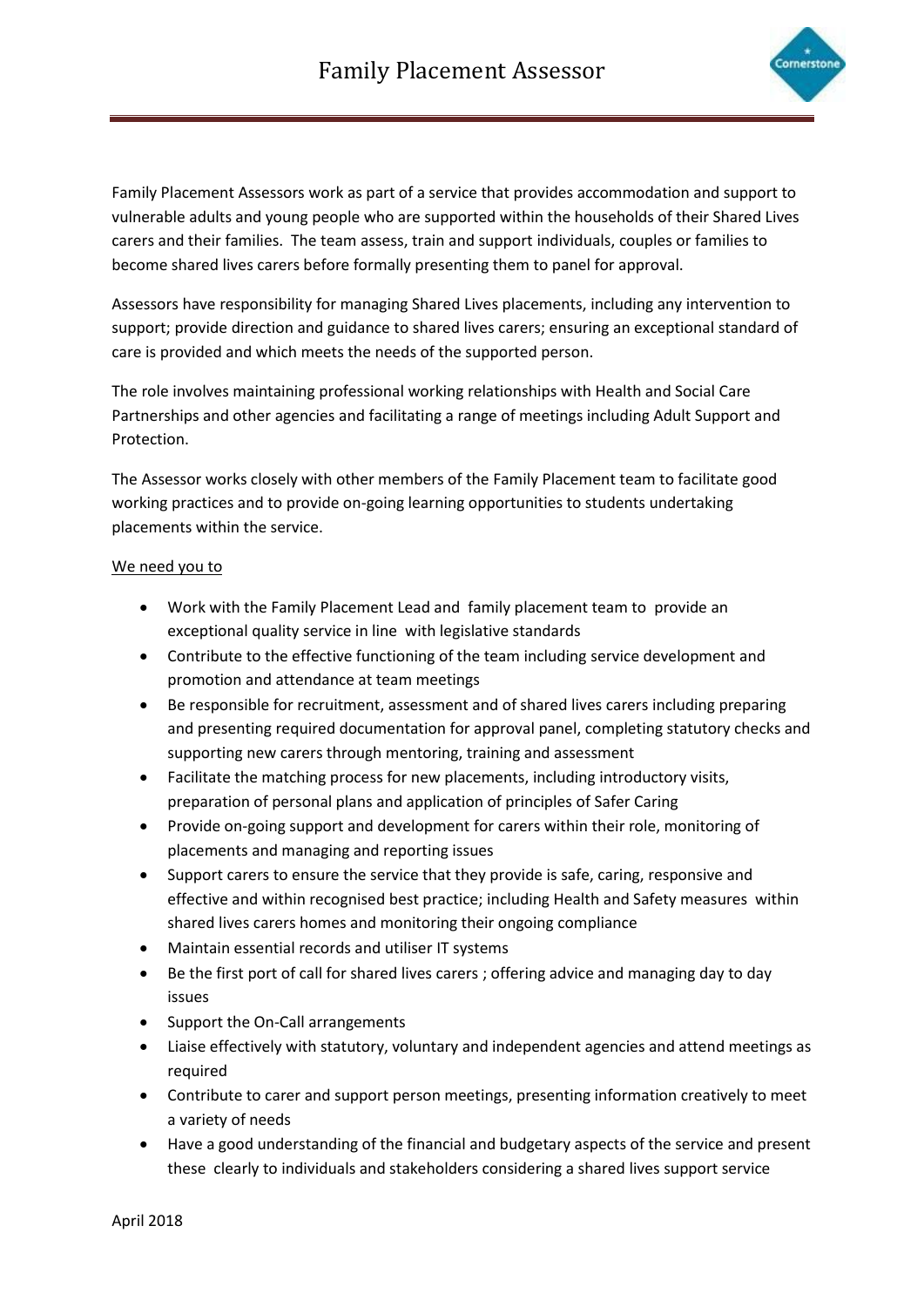

- Undertake specific projects in relation to service development as agreed with Family Placement Lead
- Undertake any other duties that may be required in line with this post

# Key ingredients of your role are to

## People we support

- Be passionate about the delivery of great care and support focused on helping people to live the life they choose
- Have a real passion to do the very best you can to ensure that the people we support and their families receive the highest quality of service
- Enjoy excellent, open and honest relationships with the people you support and their families whilst maintaining professional boundaries including adhering to the SSSC Code of Practice
- Be flexible and responsive to each individual's changing needs
- Always make decisions that are in the best interests of the people we support

## People we employ

- Communicate brilliantly with everyone
- Recognise individual strengths within the team and work together to ensure an effective, collaborative approach
- Share you knowledge and expertise with you team and the wider organisation Contributing to a motivated, proud and empowered culture
- Be welcoming and accessible to colleagues and take time hear, see and recognise their contribution and points of view
- Have a positive attitude, to be excited about working in an empowered culture and always seek to solve problems and remove obstacles
- Encourage and support new ideas brought forward by your team and colleagues in the wider organisation

## Partnerships

- Always promote the culture, ethos and purpose of Cornerstone
- Establish, develop and maintain strong relationships with the people we support, families, colleagues, external contacts, corporate and community partnerships and stakeholders
- Nurture any external network that benefits the organisation and ultimately the people we support

Culture

• Ensure Cornerstone's Values are embedded and reflected in all that you do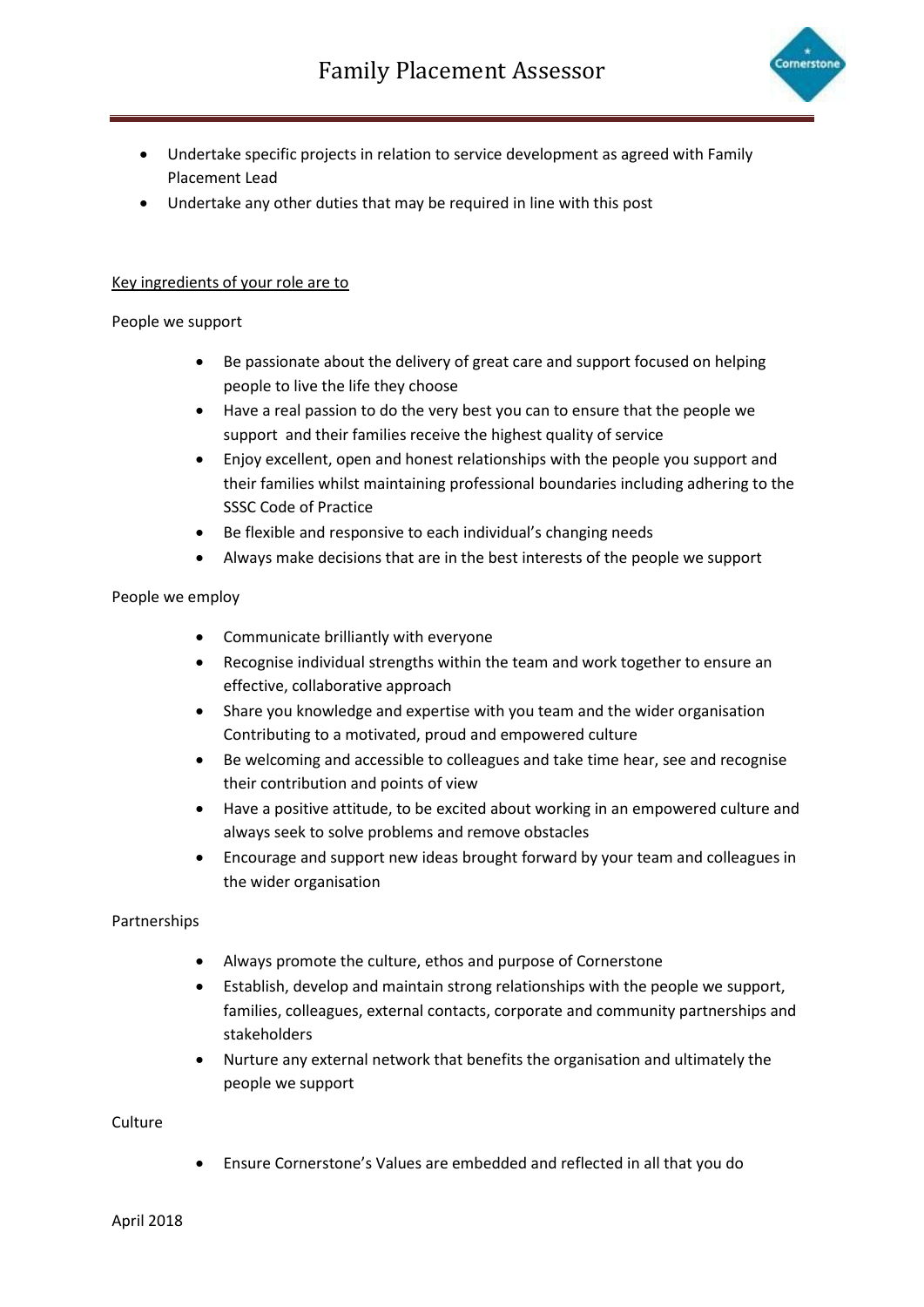

- Create and contribute to an environment where creativity and excellence thrives
- Be responsible for your own personal and professional development
- Use your pioneering spirit to inspire everyone around you

## Operating Model

- Any improvement to keep systems and processes as simple as possible should be highlighted to the relevant Branch Leader and/or Coach to free up your colleagues to focus on the people we support
- Always trust that your colleagues will do the right thing and act in the best interests of the people that Cornerstone supports

## Technology

- Effectively use and embrace technology to enhance the effectiveness of the service you and your team deliver
- Explore new technological opportunities that will compliment and enrich the service you and your team deliver

#### Person Specification -

- Qualified to minimum SQA Level 9 or willingness to work towards this
- Excellent communication skills
- Experience of working in Family Placement Services
- Be willing to work flexibly and to travel extensively as required by the service
- Full UK driving Licence and access to own vehicle
- Willing to promote professional development

#### We need you to bring

- A passion for delivering excellent person centred care and support
- A caring and professional attitude
- Brilliant communication skills: both written and verbal
- A positive attitude to problem solving
- Ability to work on your own initiative
- Ability to work collaboratively as a helpful, positive member of a team
- Confidence in the use of technology
- Excellent language and numeracy skills
- Excellent planning, organising and time management skills
- Ability to respond flexibly to emerging and changing circumstances